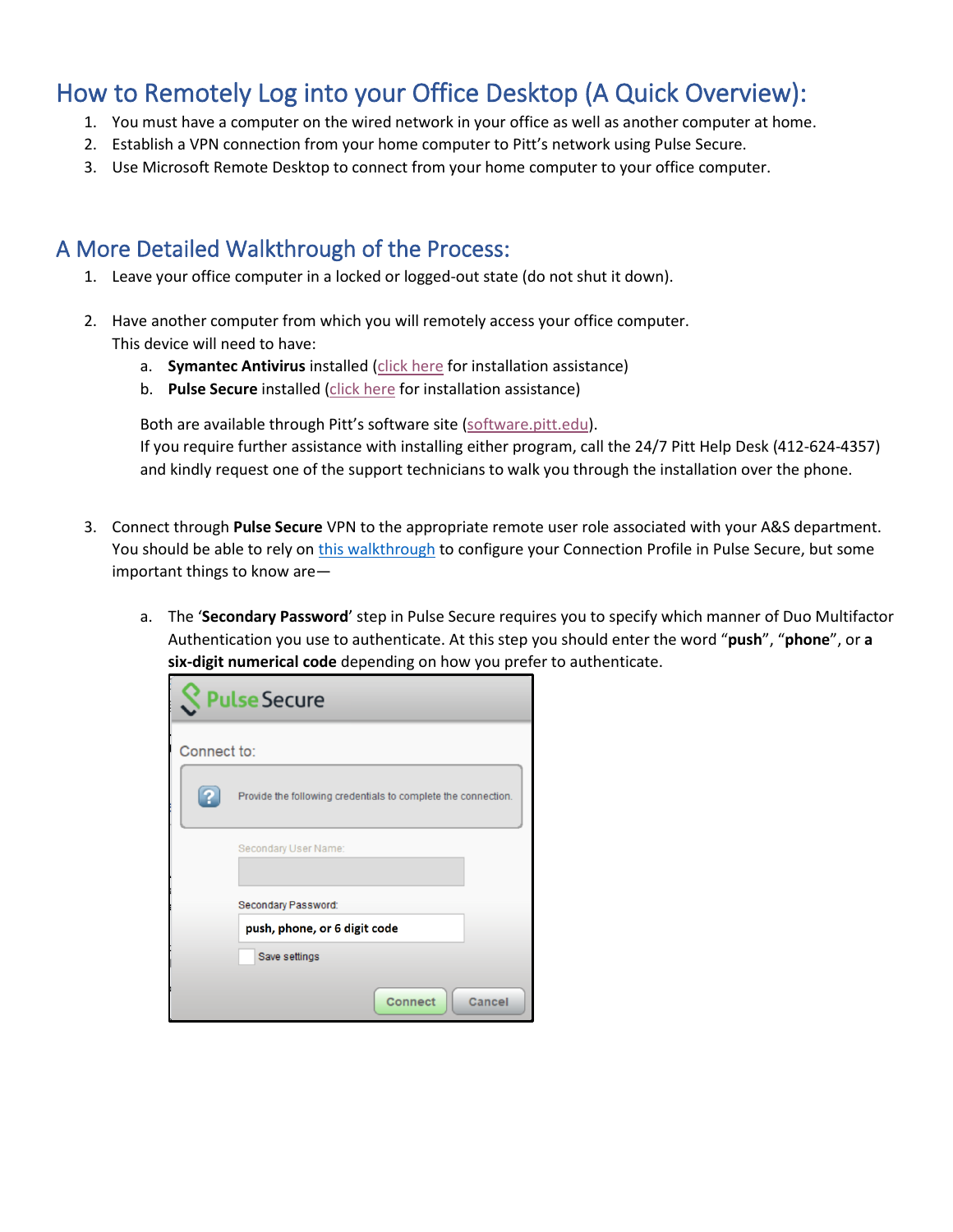b. The remote user role you should choose will have your A&S department's name in it, and be in a format similar to the following—*Firewall-DeptName-RemoteUsers-NetworkConnect*.

| <b>Pulse Secure</b> |                                                                                   |  |  |  |
|---------------------|-----------------------------------------------------------------------------------|--|--|--|
| Connect to:         |                                                                                   |  |  |  |
|                     | Make the following selection to complete the connection.<br>Please select a Role: |  |  |  |
|                     | Firewall-CGS-USERS-NetworkConnect<br>^                                            |  |  |  |
|                     | Firewall-AS-RemoteUsers-NetworkConnect                                            |  |  |  |
|                     | Firewall-AS-RemoteUsers-Pulse                                                     |  |  |  |
|                     | Firewall-Statistics-NetworkConnect<br>$\epsilon$<br>э                             |  |  |  |
|                     | Save settings                                                                     |  |  |  |
|                     | Connect<br>Cancel                                                                 |  |  |  |

\*Note: if you need help finding out which remote user role you should connect to please submit a help request through [https://techforms.pitt.edu.](https://techforms.pitt.edu/)

c. You will see a **green check mark** in Pulse Secure once you are successfully VPN-ed into the Pitt network.



4. Open the **Remote Desktop Connection** app, you will see this window—

| Remote Desktop Connection                                               |                                                |      | × |  |  |
|-------------------------------------------------------------------------|------------------------------------------------|------|---|--|--|
| <b>Remote Desktop</b><br><b>Connection</b>                              |                                                |      |   |  |  |
| Computer:                                                               | Example: computer.fabrikam.com<br>$\checkmark$ |      |   |  |  |
| User name:                                                              | None specified                                 |      |   |  |  |
| The computer name field is blank. Enter a full remote computer<br>name. |                                                |      |   |  |  |
| <b>Show Options</b>                                                     | Connect                                        | Help |   |  |  |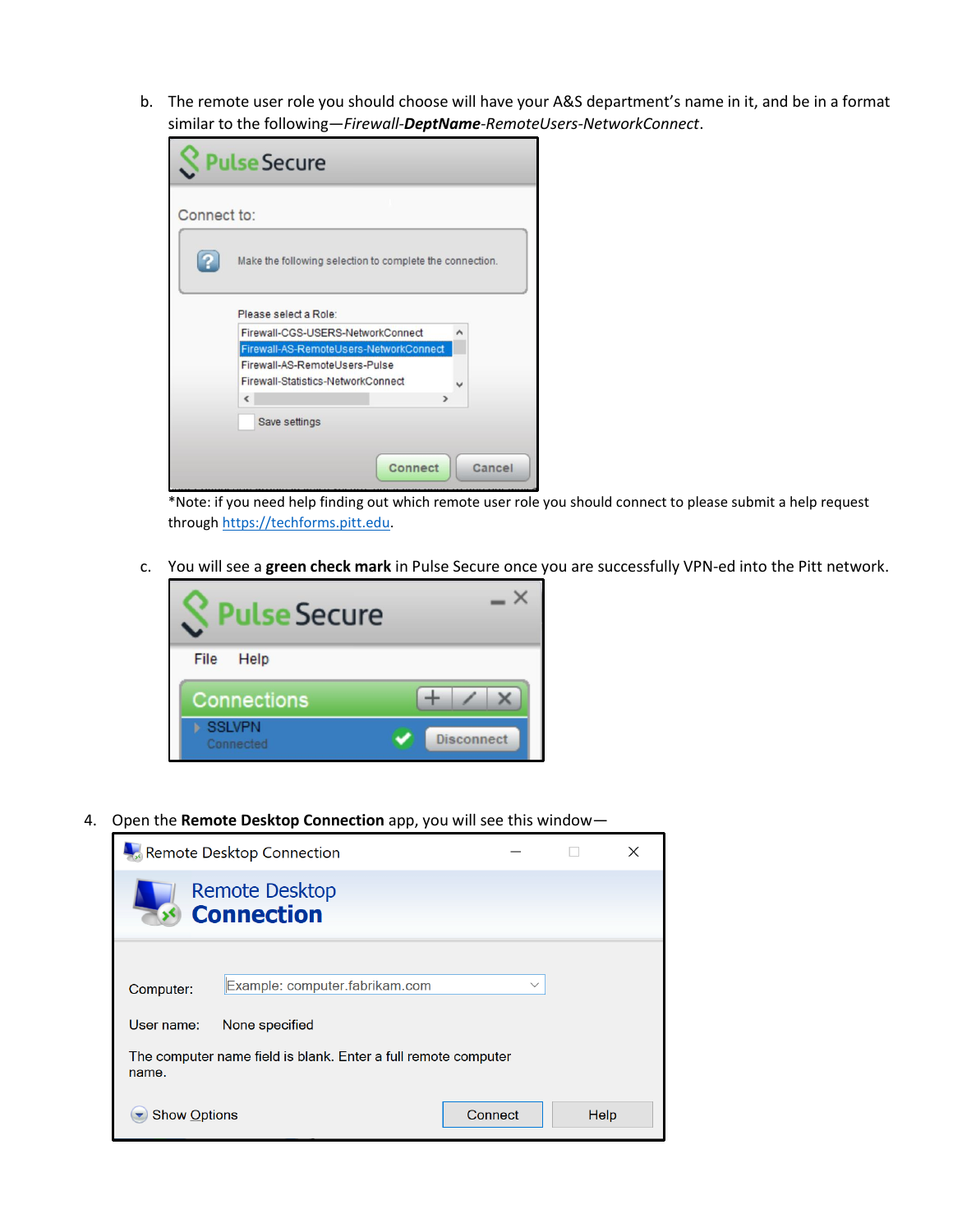- a. In the **Computer:** field enter the **IP address** of your office computer and press **Connect**. *Hint: To find out your office computer's IP address, Google search "What is my IP address?" when working from that computer.*
- b. You will be prompted to enter your Pitt credentials. You should enter your username in the format **PITT\***username*. Check the **Remember me** box to skip this step in the future.

| <b>Windows Security</b>                      |          |  |  |  |  |
|----------------------------------------------|----------|--|--|--|--|
| Enter your credentials                       |          |  |  |  |  |
| These credentials will be used to connect to |          |  |  |  |  |
| PITT\username                                | $\times$ |  |  |  |  |
| Password                                     |          |  |  |  |  |
| Domain: PITT                                 |          |  |  |  |  |
| Remember me                                  |          |  |  |  |  |
| More choices                                 |          |  |  |  |  |
| <b>OK</b>                                    | Cancel   |  |  |  |  |

c. You will see another Windows Security notice, on which you should check the box for "**Don't ask me again for connections to this computer**" and choose **Yes**.

| Remote Desktop Connection                                                                                                     |  |  |  |  |
|-------------------------------------------------------------------------------------------------------------------------------|--|--|--|--|
| The identity of the remote computer cannot be verified. Do you want<br>to connect anyway?                                     |  |  |  |  |
| The remote computer could not be authenticated due to problems with its security<br>certificate. It may be unsafe to proceed. |  |  |  |  |
| Certificate name                                                                                                              |  |  |  |  |
| Name in the certificate from the remote computer:<br>Le<br>AS-DO-1S7LX12.univ.pitt.edu                                        |  |  |  |  |
| Certificate errors<br>The following errors were encountered while validating the remote                                       |  |  |  |  |
| computer's certificate:                                                                                                       |  |  |  |  |
| The certificate is not from a trusted certifying authority.                                                                   |  |  |  |  |
| Do you want to connect despite these certificate errors?                                                                      |  |  |  |  |
| Don't ask me again for connections to this computer                                                                           |  |  |  |  |
| View certificate<br>Yes<br><b>No</b>                                                                                          |  |  |  |  |